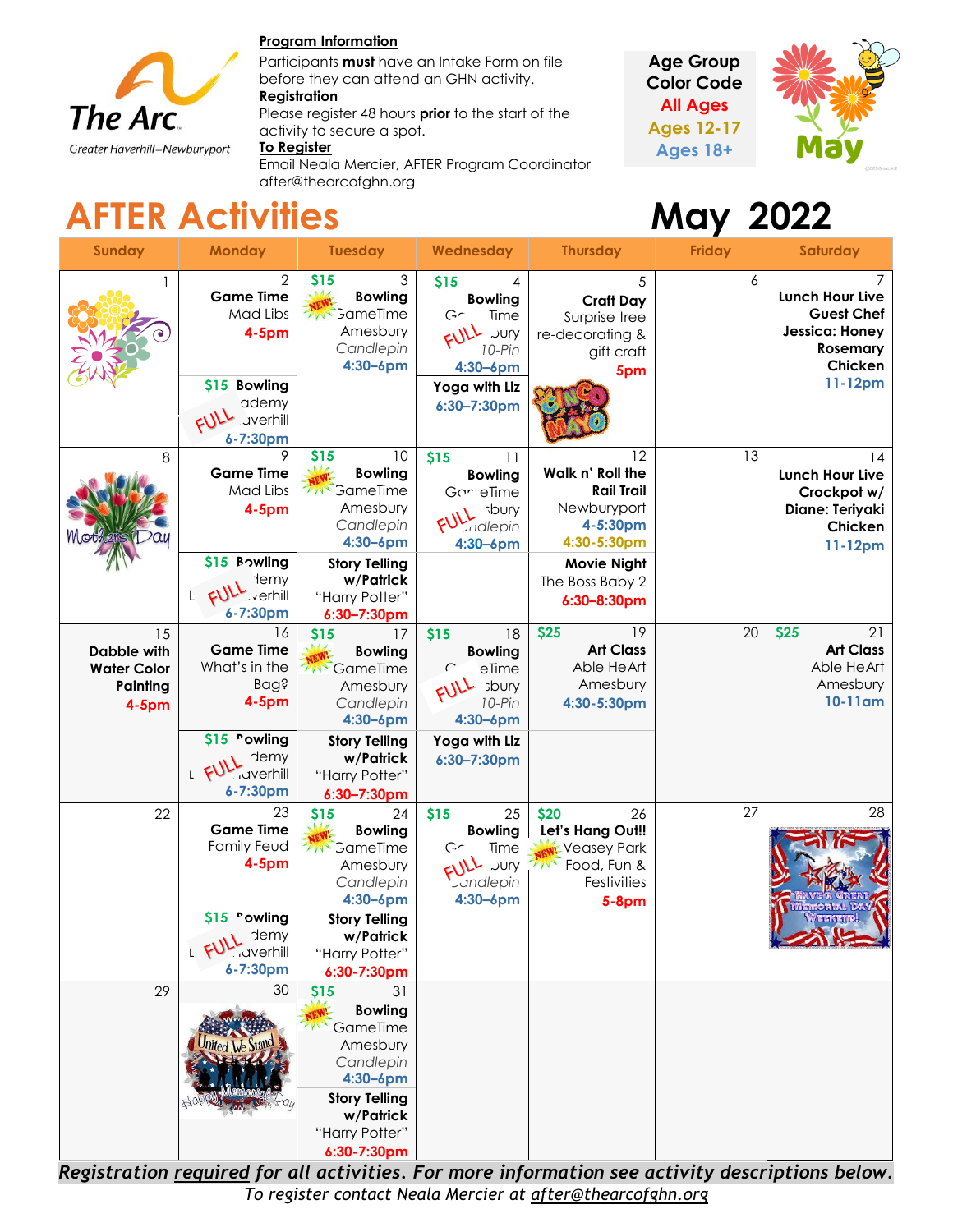

Greater Haverhill-Newburyport



# **A**ctivities, **F**un, **T**raining, **E**nrichment & **R**ecreation

*Participants must have an intake form on file before they can attend a GHN activity in person. \*\*caregiver/provider needs to participate if special assistance is required\*\* TO REGISTER: email Neala Mercier, AFTER Coordinator at after@thearcofghn.org*

# **May Activity Descriptions**

### **Game Time**  *Mondays @ 4pm (All Ages)*

Zoom in for some social game challenges! Each week we will have new games and activities, check calendar for details.

#### **Story Telling with Patrick** *Tuesdays in May @ 6:30pm (All Ages)*

Zoom into this journey and explore the world of Harry Potter while Patrick tells the story. Feel free to read along or put your feet up, grab a snack and unwind through this adventure. This will be a continuous series.

# **Lunch Hour Live**

#### *Saturday's May 7th & 14th @ 11am (Ages 18+)*

Join your virtual hosts Kim and Diane! Cook along as they take you step by step thru the process of making a delicious home cooked meal.

# **Movie Night – The Boss Baby 2** *(All Ages)*

*Thursday, May 12th @ 6:30-8:30pm* Grab a drink, snack and a blanket and let's cozy up and watch a movie!

*To register contact Neala Mercier at [after@thearcofghn.org](mailto:after@thearcofghn.org)*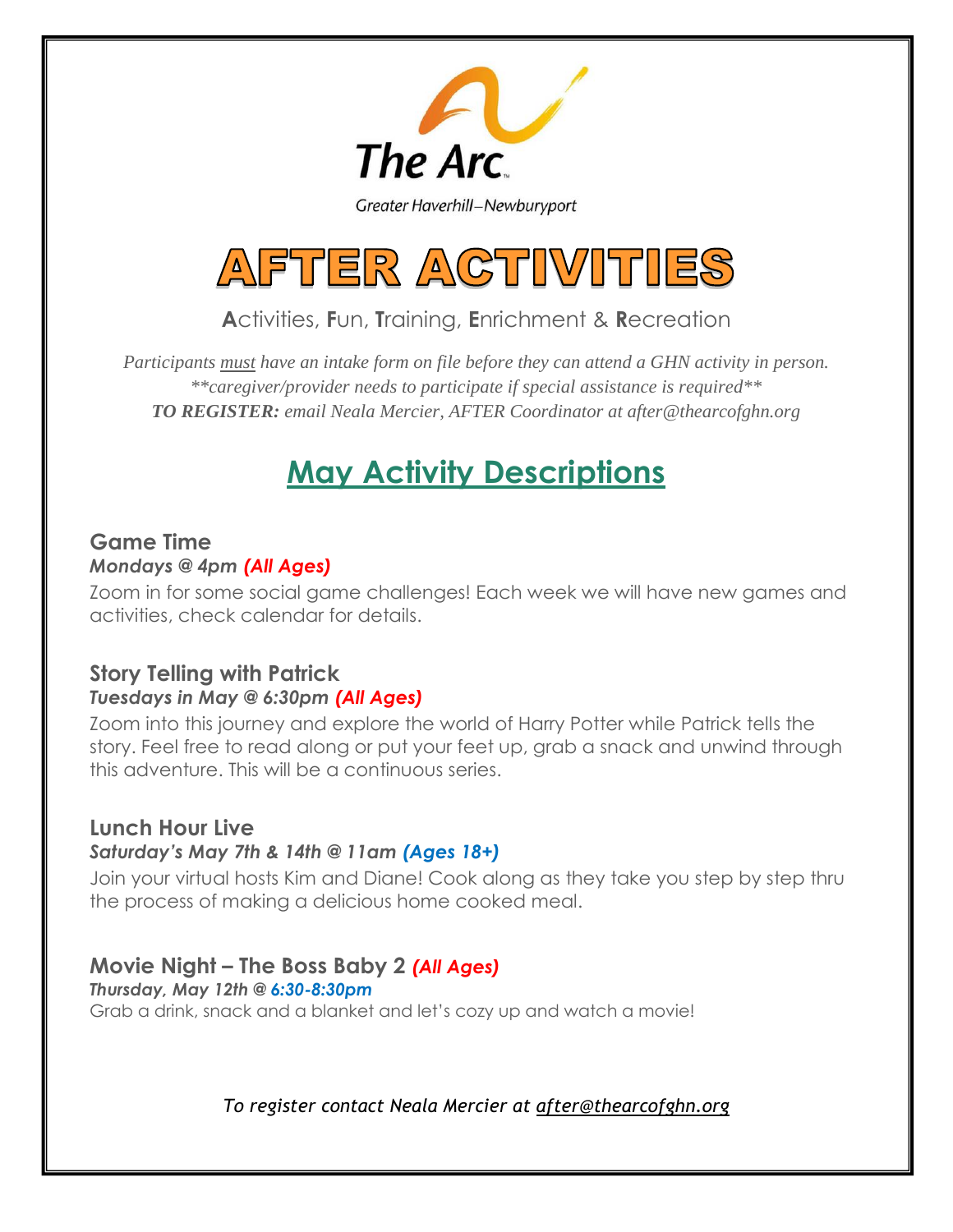# **Yoga with Liz**

### *Wednesday, May 4th & 18th @ 6:30pm (All Ages)*

Join us on zoom for Yoga. Liz Kennedy DeGroot, Founder of Traveling Yogi, will bring yoga to your home via Zoom! Classes start with calm meditation, build up through movement, creativity, excitement, and end in reflection. Traditional yoga terminology will be sprinkled throughout class, but the goal is to have fun and be creative through movement - not to get stuck in the mold of how a mainstream yoga class is perceived to run!

# **Dabble with Watercolor Painting**

#### *Sunday, May 15th @ 4pm (All Ages)*

We will get together on Zoom. Paint and brush sets are available through our CSP. This will be an on-going activity though out the summer. We will learn a couple of watercolor techniques each time. Hopefully you can get out and dabble with this one on you own too!

# **Walk n' Roll the Rail Trail** *(Ages 12-17) & (Ages 18+)*

*Thursday, May 12th, 4:00-5:30pm @ Cashman Park, Newburyport Thursday, May 12th, 4:00-5:30pm @ Cashman Park, Newburyport* 

This is a great way to get out, stretch and explore some nature. We will meet at the Playground at **Cashman Park** and be picked up at **the Tannery**. If you would like to bring some money for a treat at the end of or walk, you are welcome to do that.

*Minimum participants: 4, Maximum participants: 8 Staffing Ratio: Varies* 

# **Craft Day** *(Ages 18+)*

### *Thursday, May 5th at 5:00pm*

Getting ready for Mother's Day. We will honor mom with our craft project this month. I won't say to much in case she is reading! Please feel free to bring your creative ideas with you to Zoom.

**Craft kits are available through our CSP**

# **Bowling** *(Ages 18+)* FULL

*Mondays in May at 6-7:30pm @ Academy Lanes, Haverhill* 

*Tuesdays & Wednesdays in May at 4:30-6pm @ GameTime, Amesbury* 

This is a fun energetic group of people that love to bowl. You can email me for any open slots in case we have a cancellation.

*Cost: \$15 per person Min 4, Max 12, Staffing Ratio: Varies*

# *To register contact Neala Mercier at [after@thearcofghn.org](mailto:after@thearcofghn.org)*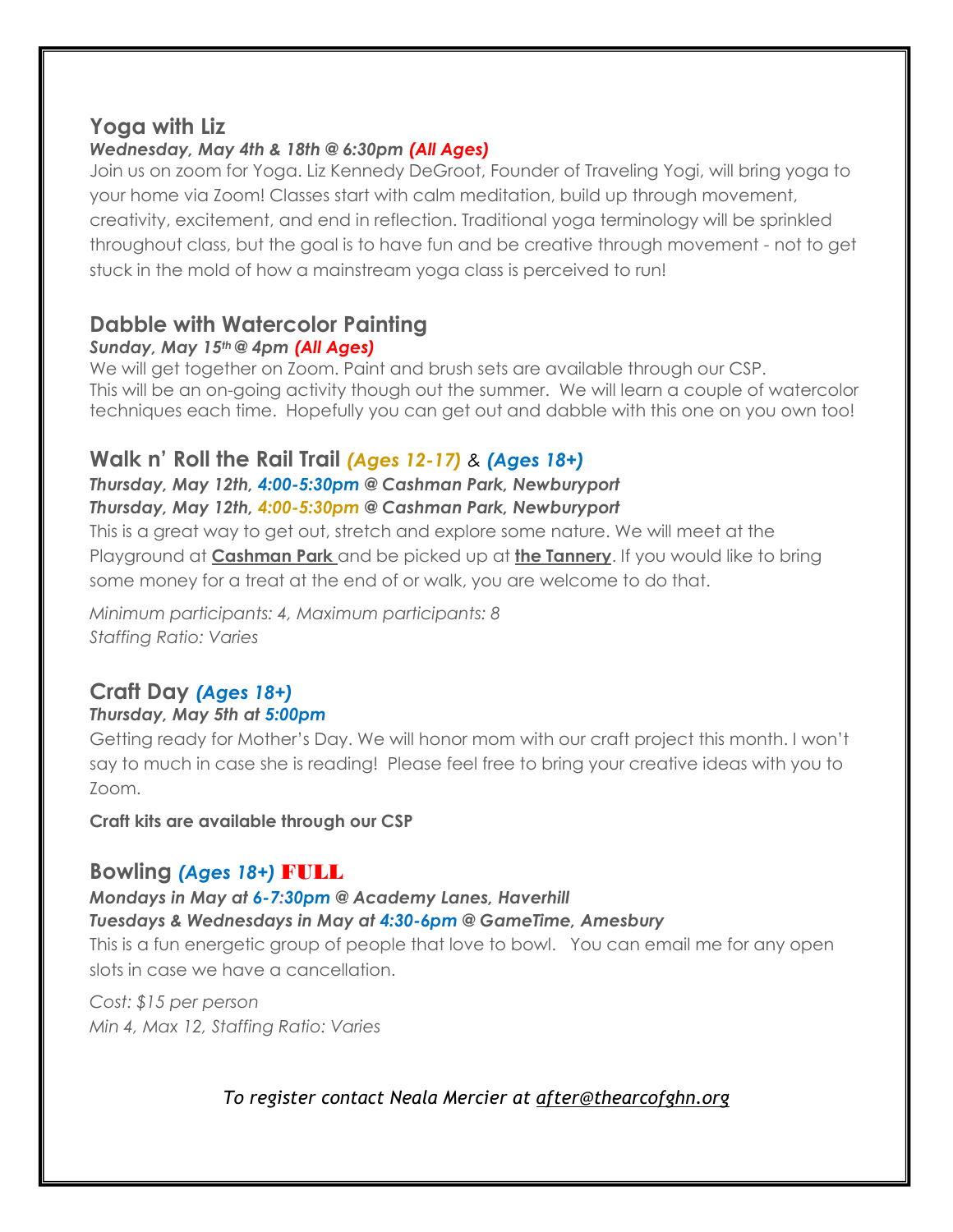# **Art Class** *(Ages 18+)*

#### *Thursday, May 19th, 4:30-5:30pm and Saturday, May 21st at Able HeART Studio, 111 Main St, Suite 1, Amesbury*

Art class with experienced artists in Amesbury! You will leave class with a fabulous craft and a great social experience with peers.

*Cost: \$25 per person Min 4, Max 8, Staffing Ratio: Varies*

# **Let's Hang Out** *(Ages 18+)*

#### *Thursday, May 26th, 5:00-8:00pm, Veasey Park, 201 Washington St., Groveland,*

Hang out with friends for dinner, dessert & mocktails. We will have your favorite tunes on the radio, crafting, nature exploration, fun games, fabulous conversation and movies are all options for whatever the night brings!

*Minimum Participants: 4 Cost: \$20.00 per person, Staffing Ratio: Varies* 

# **CSP Available (***Must register for supplies & pickup info)*

- **Craft Kit – Mother's Day \$30**
- **Watercolor Paint Set & Brushes \$30 (Limited Quantity)**
- **Loom Kit - Loom, yarn & loom tool \$15**
- **Glue Gun - includes glue sticks \$10**
- **2 Quart Crockpot \$12**

# *Curbside Pick-up (CSP)*

*Please contact Neala for pick up date & time.*

*For your convenience and safety supplies for select activities can be purchased through our CSP!*

*To register contact Neala Mercier at [after@thearcofghn.org](mailto:after@thearcofghn.org) CSP Available*